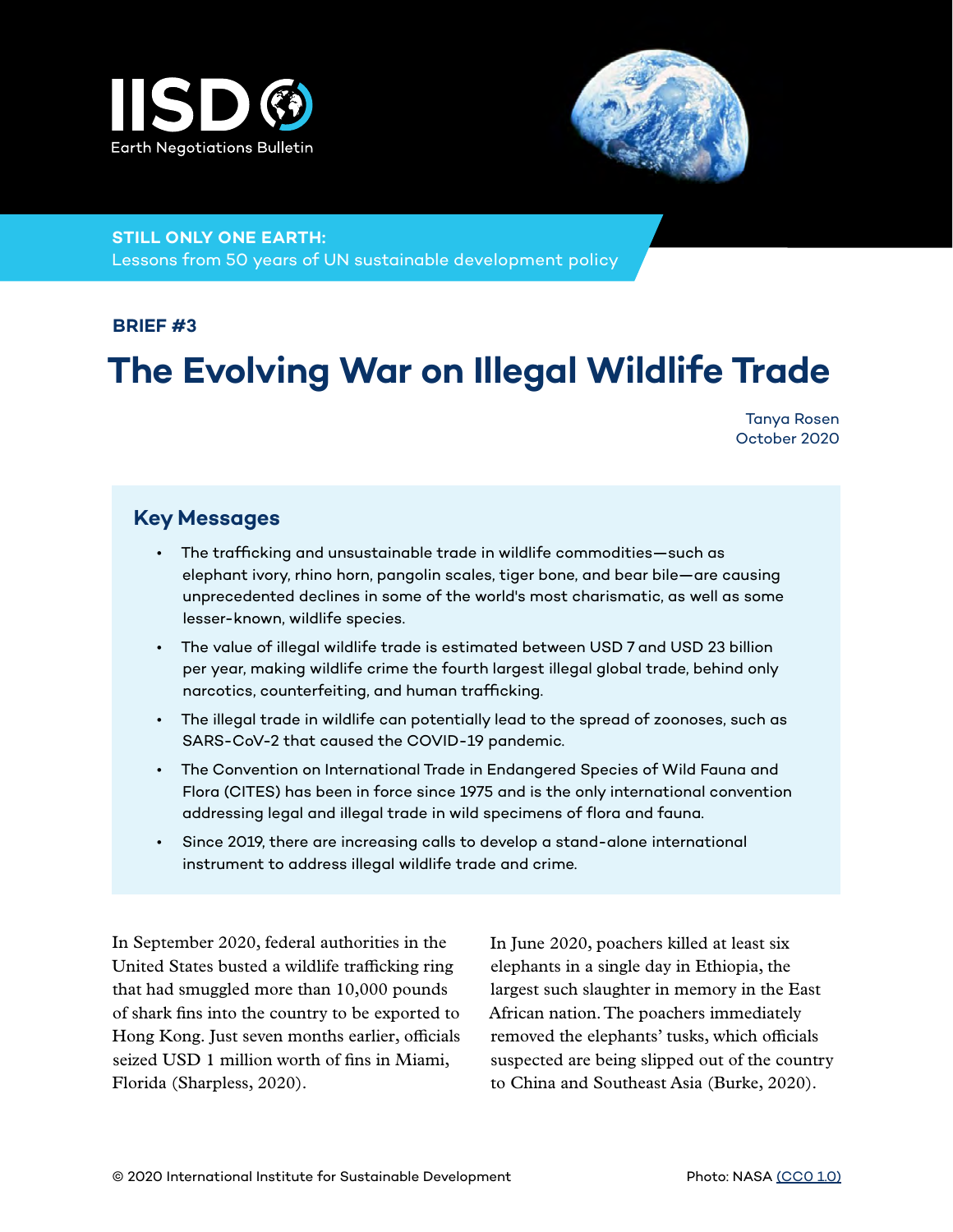only mammals with scales) were trafficked for their scales alone. Pangolins are in high demand in countries like China and Viet Nam. Their meat is considered a delicacy and pangolin scales are used in traditional medicine and folk remedies (WWF, 2020). Eight pangolin species, according to the latest International Union for Conservation of Nature (IUCN) Red List reassessments, are threatened with extinction due to mostly illegal trafficking (Challender et al., 2019).

Between August 2014 and February 2015, eight mail shipments from Bolivia to China containing 186 jaguar teeth—translating into the poaching of at least 93 jaguars—were intercepted by the Bolivian authorities (Nuñez and Aliaga, 2017, p.51). Jaguar teeth are used in Asia for jewelry and medicinal purposes.

These are just a few examples of the illegal wildlife trade that has become one of the most pressing threats facing many endangered and threatened species. Fueled by an insatiable demand for consumption, status, and traditional medicine, the value of illegal wildlife trade has been estimated at between USD 7 and USD 23 billion per year, making wildlife crime one of the world's most lucrative illegal businesses, often run by sophisticated, international, and well-organized criminal networks seeking to exploit the high rewards and low risks of the trade (Global Environment Facility, 2020).

There are complex illicit trafficking structures that facilitate the killing, transport and sale of prized species, such as pangolins, rhino and elephants. Some traffickers are wealthy people with political connections that facilitate the poaching and illegal trade. Those connections often include foreign development workers individuals uniquely positioned to support



Pangolin searches for ants. (Photo: 2630ben, iStock)

trafficking given their connections in countries where high-value species are found, their access to remote areas, and their political clout to evade border controls. Across a trafficking chain there could anywhere from five to more than fifteen people involved (UNODC, 2020, pp. 68-69).

Every year, more species are targeted and added to the list of highly illegally traded species. Between 1999 and 2018 there were nearly 180,000 seizures from 149 countries representing almost 6,000 species (UNODC, 2020, pp. 32).

No country is untouched by these crimes, which impact biodiversity, human health, national security, and socio-economic development, while enriching organized criminal groups. The illegal trade in wildlife, which does not go through proper sanitary controls, can potentially lead to the spread of zoonoses—diseases transmitted from animals to humans, such as SARS-CoV-2 that caused the COVID-19 pandemic (UNODC, 2020, p. 19).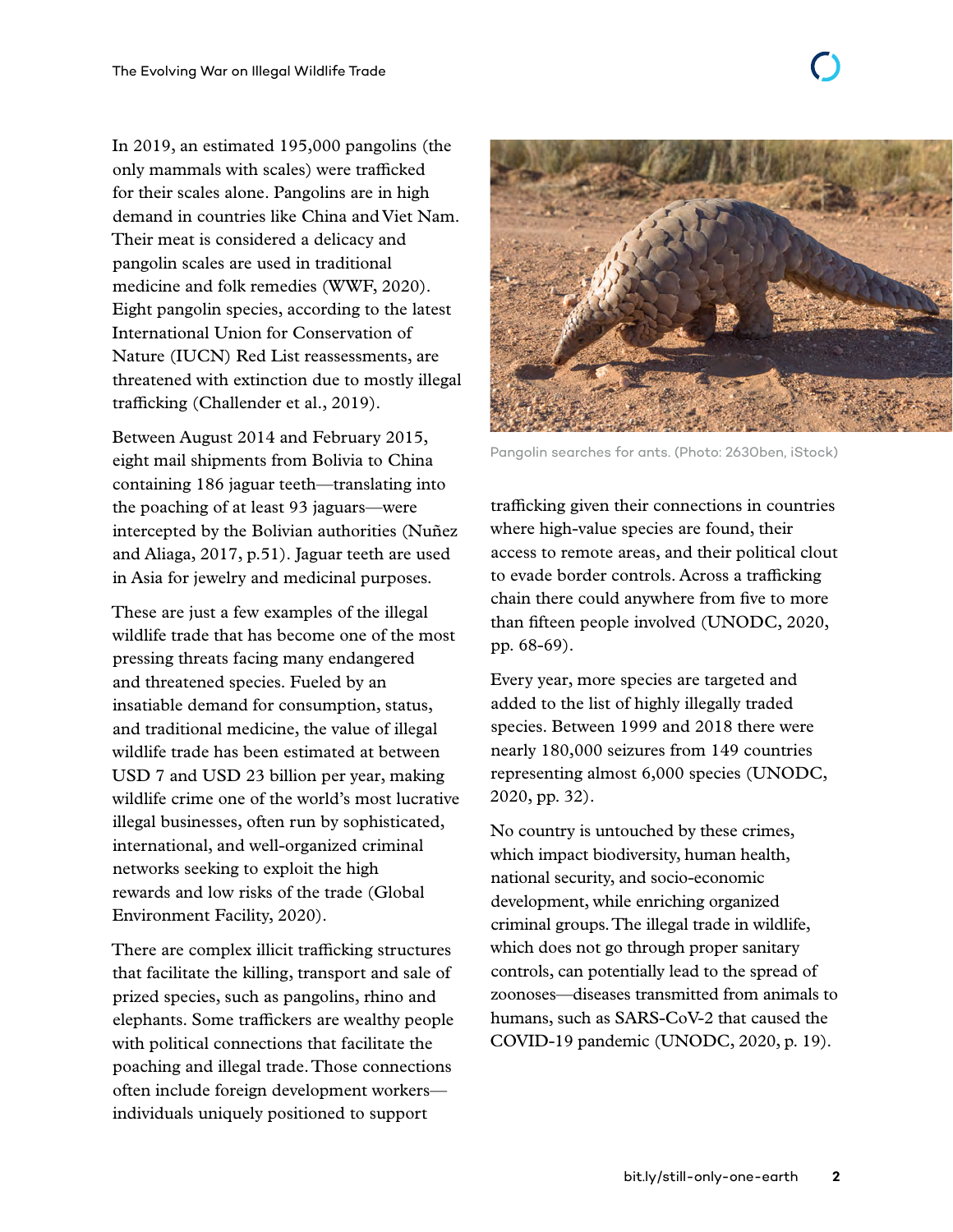Regulation of international wildlife trade began with a focus on African species and the signing in 1900 of the "Convention Designed to Ensure the Conservation of various species of wild animals in Africa, which are useful to Man or inoffensive" (British Parliamentary Papers, 1900). While hailed as the first international treaty on nature conservation, it never came into force.

Thirty-three years later, the "Convention Relative to the Preservation of Fauna and Flora in their Natural State" was adopted and came into force in 1936. Known as the "London Convention," its primary aim was to protect African species by prohibiting hunting, killing, and capture, and by regulating internal and international trade in their trophies (Cioc, 2009).

The London Convention eventually paved the way to a discussion on institutionalizing conservation, which led to the creation of IUCN in 1948. At its seventh General Assembly in 1960, ICUN delegates expressed concern over the threatened status of many species and urged governments to restrict imports of animals according to regulations of exporting countries. This brought to the fore

the realization that countries often did not know other countries' regulations. To resolve this problem, in 1963 the IUCN General Assembly called for the creation of a new treaty to regulate international trade in wildlife (McNeely, 2003).

It took another eight years, but in 1972 the [United Nations Conference on the Human](https://www.iisd.org/articles/stockholm-and-birth-environmental-diplomacy)  [Environment](https://www.iisd.org/articles/stockholm-and-birth-environmental-diplomacy) recommended a "conference be convened as soon as possible … to prepare and adopt a convention on export, import and transit of certain species of wild animals and plants" (US Department of State, 1973, p. 11). A final draft forwarded by the United States served as the basis for the negotiations and in 1973 the Convention on International Trade in Endangered Species of Wild Fauna and Flora (CITES) was born.

# **CITES as Key to Countering the Surging Illegal Wildlife Trade**

[CITES](https://cites.org/) regulates both legal and illegal trade in wild species of flora and fauna. There is illegal trade associated with both prohibited and regulated trade. However, CITES was not intended to be a crime-related convention. It does not require countries to make illegal wildlife trade a criminal offence (Scanlon, 2019).

### **What is CITES?**

CITES (the Convention on International Trade in Endangered Species of Wild Fauna and Flora) is an international agreement between governments. It aims to ensure international trade in specimens of wild animals and plants does not threaten their survival. Efforts to regulate this trade require international cooperation to safeguard certain species from over-exploitation. CITES was conceived in the spirit of such cooperation. Today, it gives varying degrees of protection to more than 37,000 species of animals and plants, whether they are traded as live specimens, fur coats, or dried herbs. (CITES, 2018)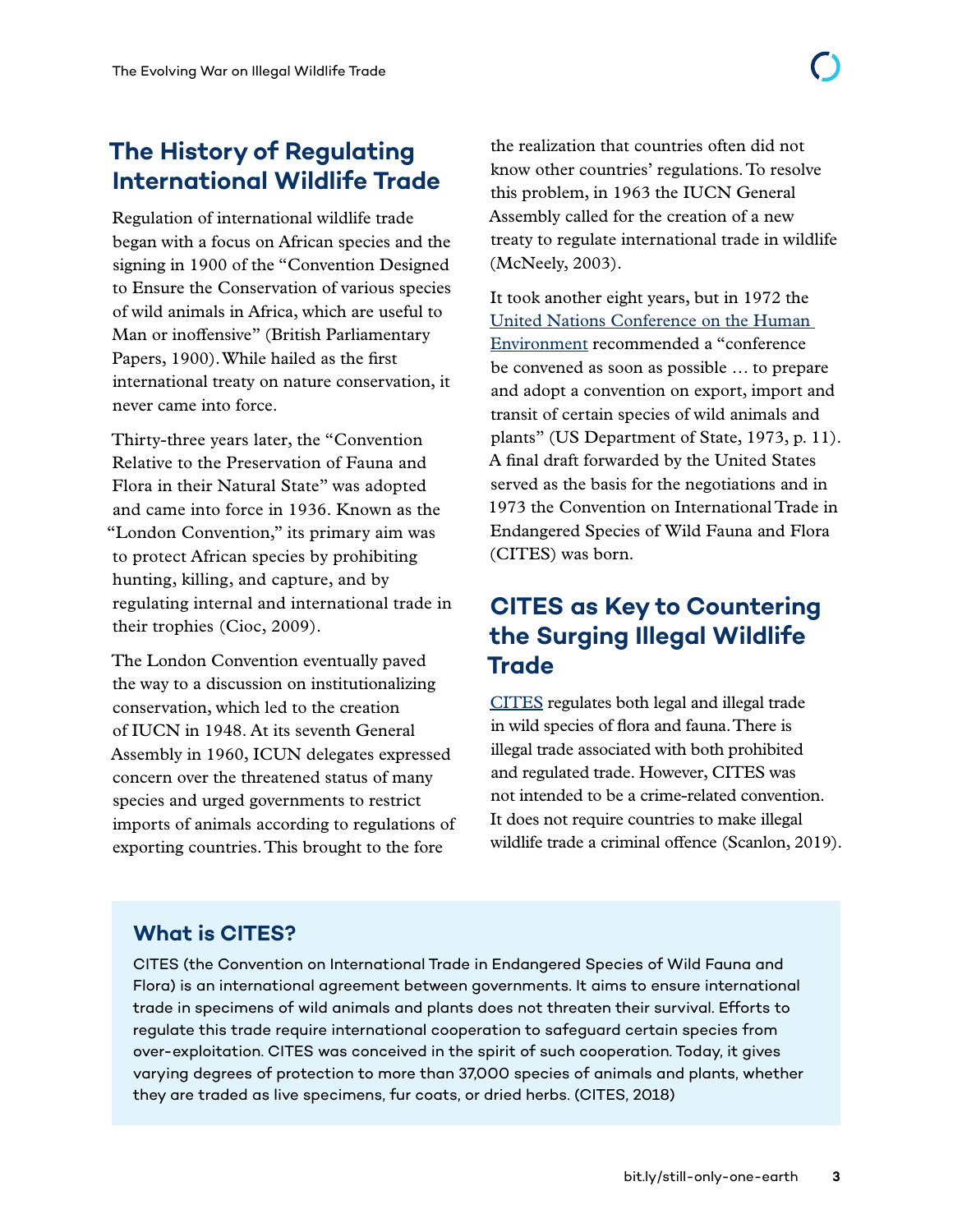During his tenure as Secretary-General of CITES (2010-2018), John Scanlon sought to overcome the limitations of the Convention in countering illegal wildlife trade by embedding CITES into the work programmes of the UN Office of Drugs and Crime (UNODC), INTERPOL (International Criminal Police Organization), and the World Customs Organization (WCO). These organizations are better positioned to enforce action against wildlife crime. The creation of the [International Consortium](https://www.cites.org/eng/prog/iccwc.php)  [on Combating Wildlife Crime](https://www.cites.org/eng/prog/iccwc.php) (ICCWC) in 2010 further enhanced the international cooperation needed to support national efforts to strengthen the enforcement response (UNODC, 2020).

The sixteenth meeting of the CITES Conference of the Parties (CoP16), held in 2013 in Bangkok, Thailand, highlighted the threat of illegal wildlife trade. Amid findings that "illegal trade in wildlife is the fourth largest illegal global trade, behind only narcotics, counterfeiting, and human trafficking" (Benson, et al., 2013), delegates debated impacts of legal domestic trade on illegal markets, since many national ivory markets were still open at that time. Attendees also considered the role of international trade bans, and to what extent they fuel illegal wildlife trade. At a Ministerial Roundtable on Combating Transnational Organized Wildlife and Forest Crime, Ministers responded to these findings by recognizing that transnational organized wildlife and forest crime has vast and far-reaching impacts on "species, livelihoods, economies, regional security, and in some instances human lives" (CITES, 2013).

The same year, the United Nations Group of Friends on Poaching and Illicit Wildlife Trafficking, co-chaired by Gabon and

Germany, promoted the first UN General Assembly resolution on tackling illicit trafficking in wildlife. [Resolution 69/314](https://undocs.org/en/A/RES/69/314), adopted in July 2015, with three followup resolutions, recognizes CITES as the primary legal framework for regulating international trade in species of wild animals and plants and combating illicit trafficking in wildlife. [Resolution 73/343](https://undocs.org/en/A/RES/73/343) in 2019 further underscores the importance of national level action and commitment to effectively address illegal wildlife trade, urging Member States to "take decisive steps at the national level to prevent, combat, and eradicate the illegal trade in wildlife, on the supply, transit, and demand sides, including by strengthening their legislation and regulations necessary for the prevention, investigation, prosecution, and appropriate punishment of such illegal trade, as well as by strengthening enforcement and criminal justice responses."

## **2014: A Landmark Year for Confronting Illegal Wildlife Trade**

In June 2014, the UN Environment Programme (UNEP) dedicated much of its first UN Environment Assembly (UNEA) to addressing illegal wildlife trade. In the [ministerial outcome document](https://www.informea.org/en/decision/ministerial-outcome-document-first-session-united-nations-environment-assembly-united), delegates urged countries to prevent, combat, and eradicate illegal trade in wildlife. However, some stressed that, notwithstanding the value of a strong message from environment ministers on the issue, UNEP would be best placed to support ongoing initiatives, rather than launching a new platform.

In 2020, UNEP launched the [Wild for Life](https://wildfor.life/) campaign in cooperation with the United Nations Development Programme, UNODC,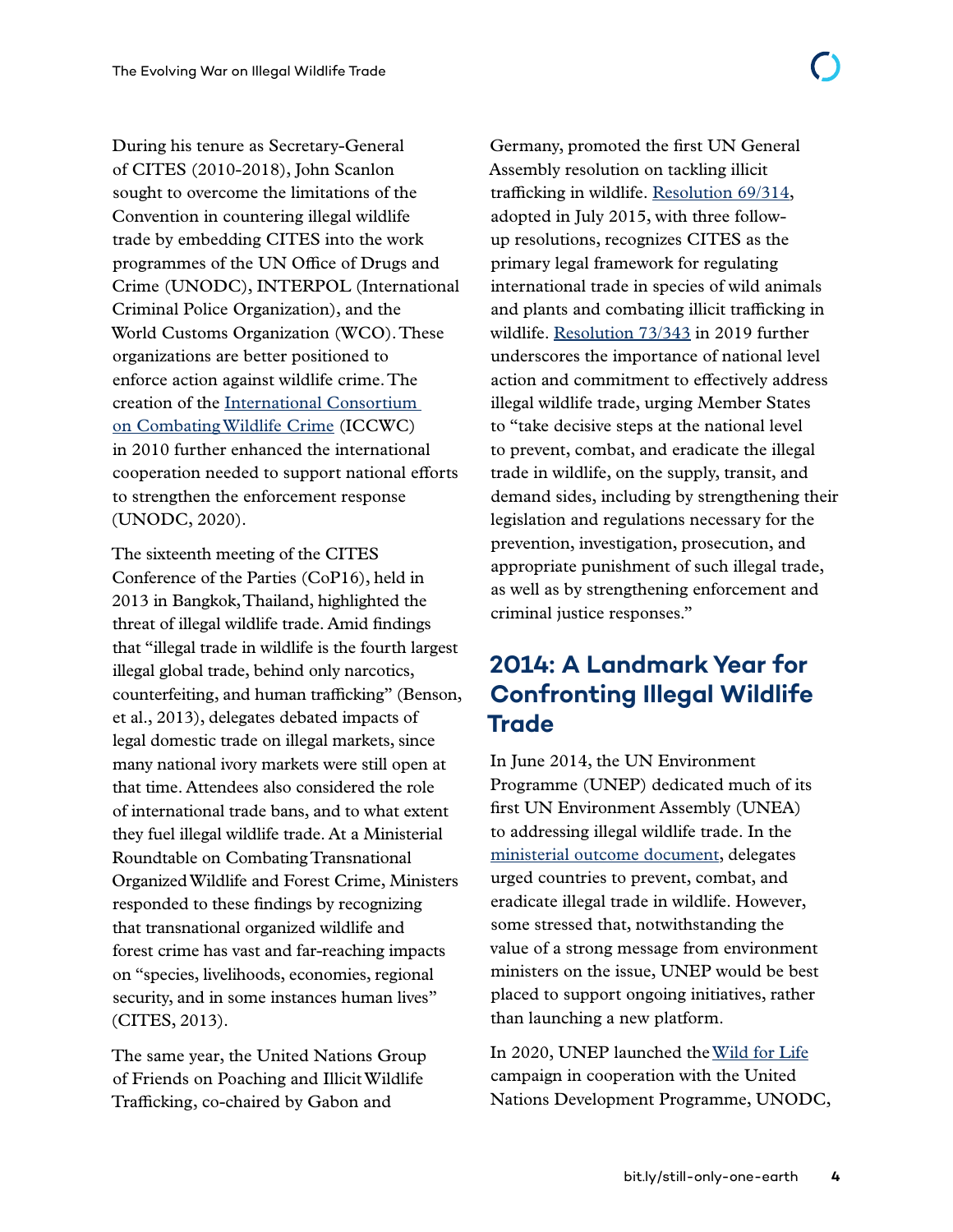and CITES. With illegal wildlife trade often spreading through social media platforms (Williams 2015), this campaign enlists the support of [high-profile social media](https://wildfor.life/champions)  [influencers](https://wildfor.life/champions) to promote the urgency and importance of combatting wildlife trafficking (UNEP, 2020).

In 2014, the UK government launched a series of high-level conferences on illegal wildlife trade, first in London, followed by events in Botswana, Viet Nam, and again in London. The 2018 Conference especially sought to strengthen international partnerships and recognize that illegal wildlife trade is serious organised crime. The conference highlighted the need to increase collaboration across continents to tackle trafficking-associated illicit financial flows and corruption, help frontline countries coordinate enforcement efforts across trade routes, and improve understanding of the links to wider security challenges.

# **Has CITES Been Effective in Countering Illegal Wildlife Trade?**

John Sellar, former CITES Chief of Enforcement, argues "CITES, its CoPs and its Standing Committee, are being left holding the ball far too much when it comes to addressing the thorny subject of implementation and compliance. … not only is CITES a questionable forum to effectively discuss crime-related matters, many of those matters are wholly domestic in nature, a realm which the drafters of the Convention believed to be outside its scope" (Sellar, 2018).

It is true the scope of CITES is limited. It captures only international trade—legal and illegal—and does not have oversight over



The Wild for Life Campaign raises awareness about the need to tackle illegal wildlife crime (Photo: Kiara Worth, IISD/ENB)

domestic activities. However, CITES can use a [temporary suspension of trade—](https://www.cites.org/eng/resources/ref/suspend.php)a powerful economic sanction that prompts countries to enact measures to combat and reduce illegal trade, among other actions. However, CITES has no tools to punish the criminals who have already defied those countries' governments, which decreases its effectiveness.

CITES-supported partnerships have also led to increases in seizures, though much remains within the purview of individual countries. Partnerships with other international organizations more versed in police, customs, and crimes have generated greater pressure on countries to step up in addressing illegal wildlife trade. For example, several Middle Eastern countries were "peer-pressured" to [adopt laws](https://www.bbc.com/news/world-middle-east-38509203) prohibiting the keeping of big cats as pets, although the [illegal trade](https://observers.france24.com/en/20190301-saudi-arabia-gulf-countries-owning-cheetah-fad-instagram) in cheetahs and other big cats continues.

Also, a number of countries singled out in the National Ivory Action Plans (a mechanism used by the Convention to strengthen their controls of the trade in ivory and ivory markets) [closed their domestic ivory markets](https://www.scientificamerican.com/article/china-to-ban-domestic-ivory-trade-by-end-of-2017/) and tightened up enforcement to avoid being shamed by CITES and its parties.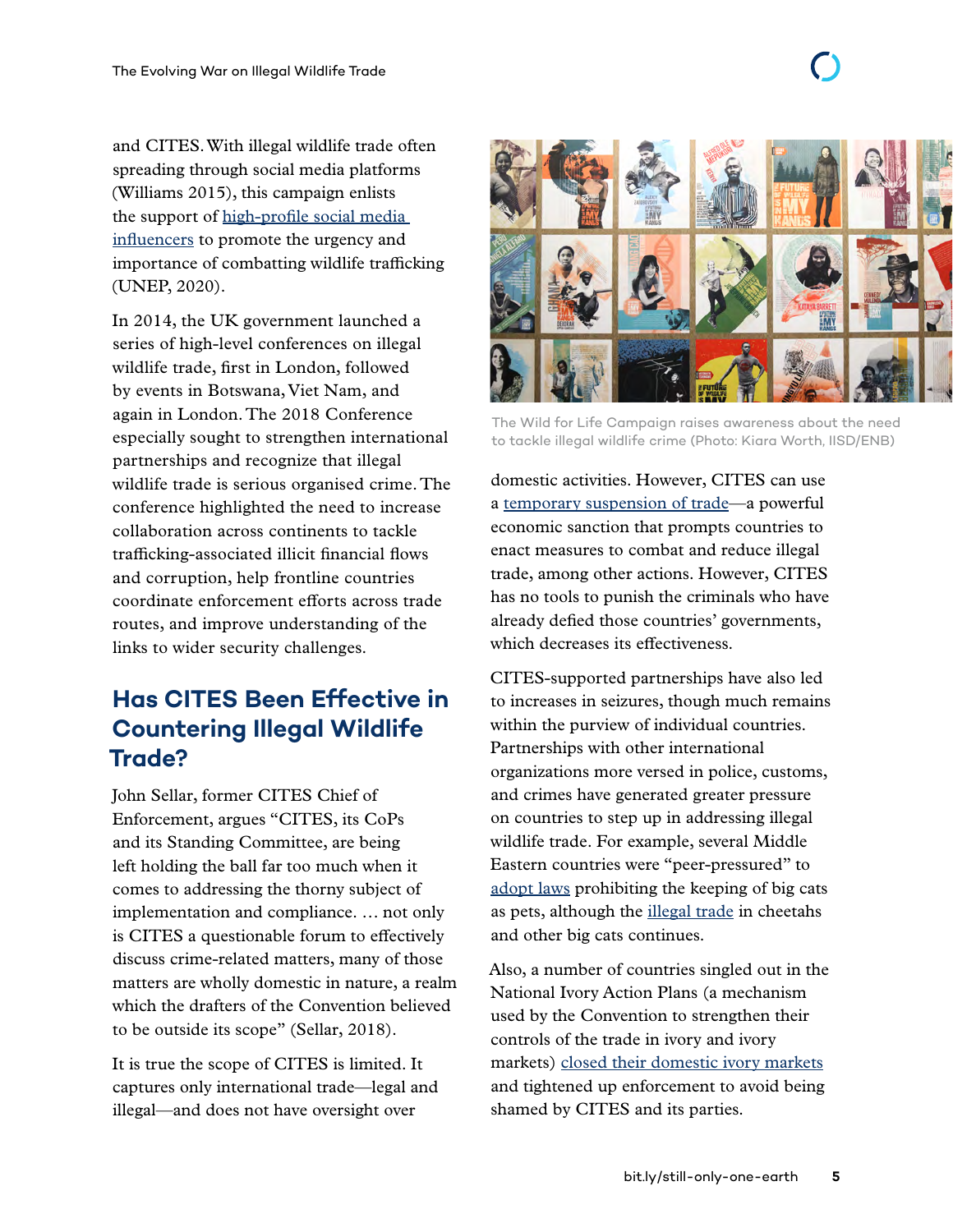However, there are increasing calls to develop a new convention to address illegal wildlife trade. Advocates note there are many non-CITES listed species that are illegally traded. They also say CITES is already too stretched, and "a comprehensive legally binding regime for tackling wildlife crime, within the framework of international criminal law rather than trade law, is beyond the scope of CITES" (Scanlon, 2019). Scanlon further notes many transnational crimes are fueled by corruption "both domestic and international in nature, and affect CITESlisted and non-listed species. Having no agreed definition of wildlife crime can present challenges for enforcement authorities."

# **The Newest Challenge: CITES in the Time of COVID-19**

2020 brought with it the COVID-19 pandemic, which started as an animal virus (SARS-CoV-2) that spread to humans, possibly in a wet market in China where many legally and illegally traded species were found. As calls to shut down wildlife markets and the wildlife trade proliferated, new challenges emerged for CITES.

CITES's response has been that "Matters regarding zoonotic diseases are outside of CITES's mandate, and therefore the CITES Secretariat does not have the competence to make comments regarding the recent news on the possible links between human consumption of wild animals and COVID-19" (CITES, 2020). The Secretariat further stressed the detrimental impacts of illegal trade in wildlife.

There have been calls for CITES and its Parties to address the impact of COVID-19, ranging from amending the Convention text, making changes to existing resolutions

or adopting new ones, and enhancing implementation of existing partnerships or establishing new ones. One such proposal is to amend the Convention to add a new Appendix IV that would include species considered to pose a threat to public or animal health (End Wildlife Crime, 2020).

Jonathan Kolby, National Geographic Explorer (2020), notes that "even if coronavirus emerged due to the illegal wildlife trade (for which no evidence has been provided), the legal wildlife trade is just as likely to cause the next pandemic (Kolby, 2020).

But what if restricting or even prohibiting the legal wildlife trade sends that trade underground, further fueling the volume of illegal wildlife trade? Whether this will be addressed by CITES or a new treaty remains to be seen. What is certain is the threat of more pandemics looms large and is likely to impact conservation and efforts to curb illegal wildlife trade.

## **What's Next?**

CITES, while not perfect, has evolved with the increasing challenges facing conservation, trade, and sustainable use of wild flora and fauna. It is the only convention that can address related illegal activities. It has also

"Many transnational crimes are fueled by corruption "both domestic and international in nature, and affect CITES-listed and non-listed species. Having no agreed definition of wildlife crime can present challenges for enforcement authorities."

**JOHN SCANLON, CITES SECRETARY-GENERAL 2010-2018.**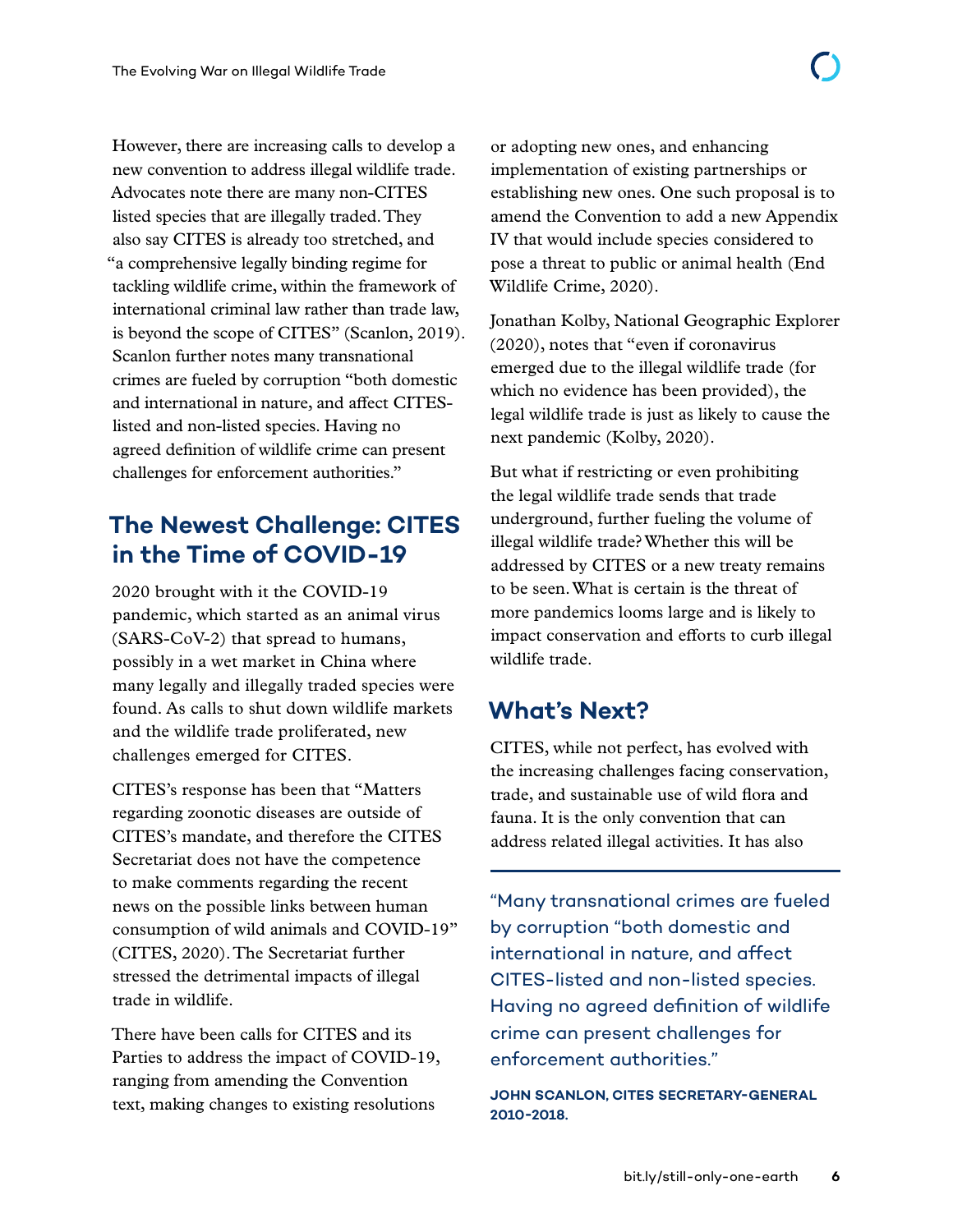established partnerships and alliances with other intergovernmental bodies to increase its effectiveness—an important lesson for other environmental conventions seeking to deepen their impacts.

In a post-COVID world, countries need to consider whether to take a "precautionary, public health–based approach, by working to end all commercial trade in wildlife (particularly birds and mammals) for consumption, and to close all such commercial markets" (Lieberman, 2020), knowing this could increase the volume of illegal wildlife trade. On the other hand, there is the potential for fear of contracting zoonotic diseases to naturally dampen the appetite for wild products.

Debate over a new treaty started well before COVID. The question in 2019 was whether CITES should still be the main place to address both legal and illegal trade or whether a new treaty was warranted to consider "wildlife crime." But now it is not just about a new treaty to combat illegal wildlife trade, but a new treaty to address "One Health," the human, veterinary, and wildlife health issues and the relationship with wildlife trade.

A new treaty, whether focused on "One Health" or "Wildlife Crime," poses several challenges, including the mandate, funding, and coordination with CITES. And whether countries sign on to a new agreement that may contain even stronger and unpalatable compliance measures remains to be seen. In a world economy crippled by the COVID-19 pandemic, there may be such willingness.

The first step, however, will be to consider if CITES can further adapt to better curb illegal wildlife trade and address the challenges brought by COVID-19. So before a new treaty is considered, countries are more likely to explore what CITES can offer in the meantime.

# **Works Cited**

- British Parliamentary Papers. (1900). *Convention Designed to ensure the Conservation of Various Species of Wild Animals in Africa, which are useful to Man or Inoffensive.* Cd. 101 56:825-837
- Benson, C., et. al. (2013). Summary of the sixteenth meeting of the Conference of the Parties to the Convention on International Trade in Endangered Species of Wild Fauna and Flora: 3-14 March 2013. *Earth Negotiations Bulletin.* [https://enb.iisd.org/](https://enb.iisd.org/vol21/enb2183e.html) [vol21/enb2183e.html](https://enb.iisd.org/vol21/enb2183e.html)
- Burke, J. (2020, June 2). Six elephants killed in one day by poachers in Ethiopia. *The Guardian.* [www.theguardian.com/](http://www.theguardian.com/world/2020/jun/02/six-elephants-killed-in-one-day-by-poachers-in-ethiopia) [world/2020/jun/02/six-elephants-killed-in](http://www.theguardian.com/world/2020/jun/02/six-elephants-killed-in-one-day-by-poachers-in-ethiopia)[one-day-by-poachers-in-ethiopia](http://www.theguardian.com/world/2020/jun/02/six-elephants-killed-in-one-day-by-poachers-in-ethiopia)
- Cioc, M. (2009). *The Game of Conservation: International Treaties to Protect the World's Migratory Animals.* Athens, OH: Ohio University Press.
- CITES. (2013). Ministers come together in Bangkok to discuss the serious nature of transnational organized wildlife and forest crime. Press release. [www.cites.org/eng/](http://www.cites.org/eng/news/pr/2013/20130305_ministerial.php) [news/pr/2013/20130305\\_ministerial.php](http://www.cites.org/eng/news/pr/2013/20130305_ministerial.php)
- CITES. (2018). What is CITES? [https://www.](https://www.cites.org/eng/disc/what.php) [cites.org/eng/disc/what.php](https://www.cites.org/eng/disc/what.php)
- CITES. (2020). CITES Secretariat's statement in relation to COVID-19. Press release. [cites.org/eng/CITES\\_Secretariat\\_](http://cites.org/eng/CITES_Secretariat_statement_in_relation_to_COVID19) [statement\\_in\\_relation\\_to\\_COVID19](http://cites.org/eng/CITES_Secretariat_statement_in_relation_to_COVID19)
- Challender, D. O'Neill, H. & Wills, J. (2019). *IUCN Red List update highlights need for concerted conservation action for pangolins.* IUCN Pangolin Specialist Group. [https://](https://www.pangolinsg.org/2019/12/23/iucn-red-list-update-highlights-need-for-concerted-conservation-action-for-pangolins/) [www.pangolinsg.org/2019/12/23/iucn-red](https://www.pangolinsg.org/2019/12/23/iucn-red-list-update-highlights-need-for-concerted-conservation-action-for-pangolins/)[list-update-highlights-need-for-concerted](https://www.pangolinsg.org/2019/12/23/iucn-red-list-update-highlights-need-for-concerted-conservation-action-for-pangolins/)[conservation-action-for-pangolins/](https://www.pangolinsg.org/2019/12/23/iucn-red-list-update-highlights-need-for-concerted-conservation-action-for-pangolins/)